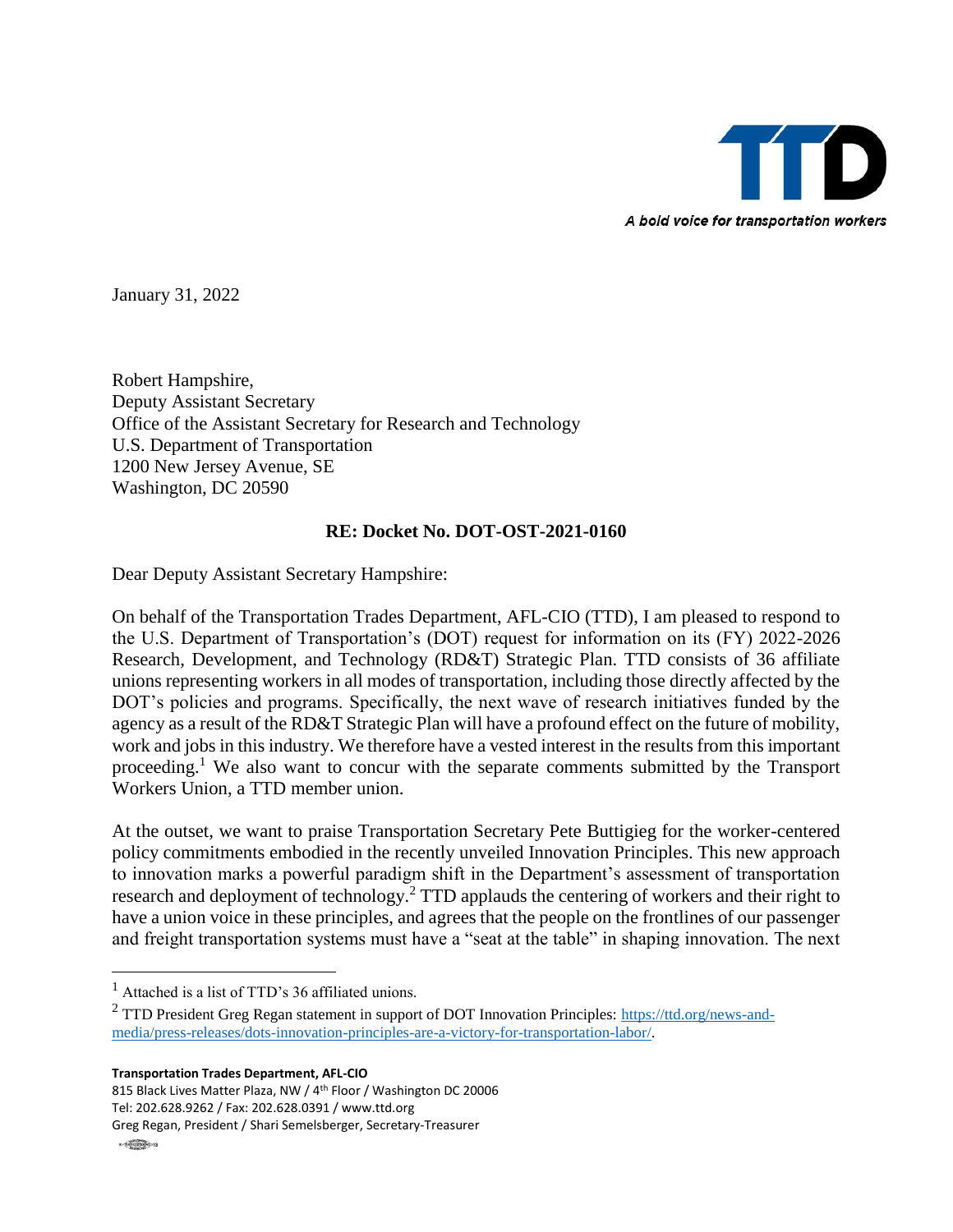Research, Development, and Technology Strategic Plan should reflect these Principles and honor the commitments of the Biden-Harris Administration to create high quality union jobs, achieve racial equity, and increase opportunity for all Americans.<sup>3</sup>

Aside from the principle of supporting workers, the Department also committed to "provide opportunities to collaborate" in its Innovation Principles. While DOT's RD&T programs have long celebrated partnership and coordination with corporations, governments, and academia, workers and unions have largely been left out of the research and policy work the agency funds and counts on for assessments and recommendations about the future of transportation innovation.

The transportation workforce is deeply impacted by the downstream outputs of DOT's and the entire federal government's vast research investments, and therefore should be formally represented upstream in the process. If given a formal role in the innovation ecosystem, workers and their unions can provide their rich experience to technology research projects, shape their direction and produce better outcomes for the country. No conversation concerning transportation safety, security, automation or equity is complete without the input of transportation workers. In order to faithfully integrate the Innovation Principles, DOT must reorient the RD&T program from top to bottom and commit to mainstreaming worker voice as a matter of explicit policy.

First, DOT must codify the creation and retention of good jobs as a strategic goal of its research efforts. For too long, DOT has fostered the development of new transportation technologies and worked to accelerate their integration into our transportation system<sup>4</sup> without meaningful regard for the affected workforces. For example, the breakneck pace of the rollout of automated vehicle pilot programs onto our roadways has carried numerous safety risks and may later degrade the wages and bargaining power of millions of transportation workers. We believe that safety and equity goals are better served by inviting workers and their representatives to be partners in innovation, establishing high standards for safety in automation and directing RD&T funds toward good job creation and workforce training and preparedness. Of particular necessity are requirements that workers whose current jobs would be replaced or substantially changed by implementation of new technology should be adequately trained on the new technology and have priority in filling positions utilizing the new technology. Unions representing those workers should participate in setting the terms of training and transition to new jobs. TTD believes DOT's RD&T efforts, if directed appropriately, can produce valuable ideas for retaining a strong middle class workforce across all modes of our future transportation system, thereby ensuring broadly shared prosperity for the country.

Second, workers' voices should be formally incorporated into the DOT's investments in RD&T. The current research approach results in DOT funding and collaborating with stakeholders including employers and then transferring many breakthroughs from that research into the

 $\overline{a}$ 

 $3 \text{ US DOT}$  Innovation Principles: https://www.transportation.gov/priorities/innovation/us-dot-innovation-principles

<sup>4</sup> https://www.transportation.gov/sites/dot.gov/files/2020-11/DOT%20RDT%20Strat%20Plan%20-%20112320%20- %20Final.pdf